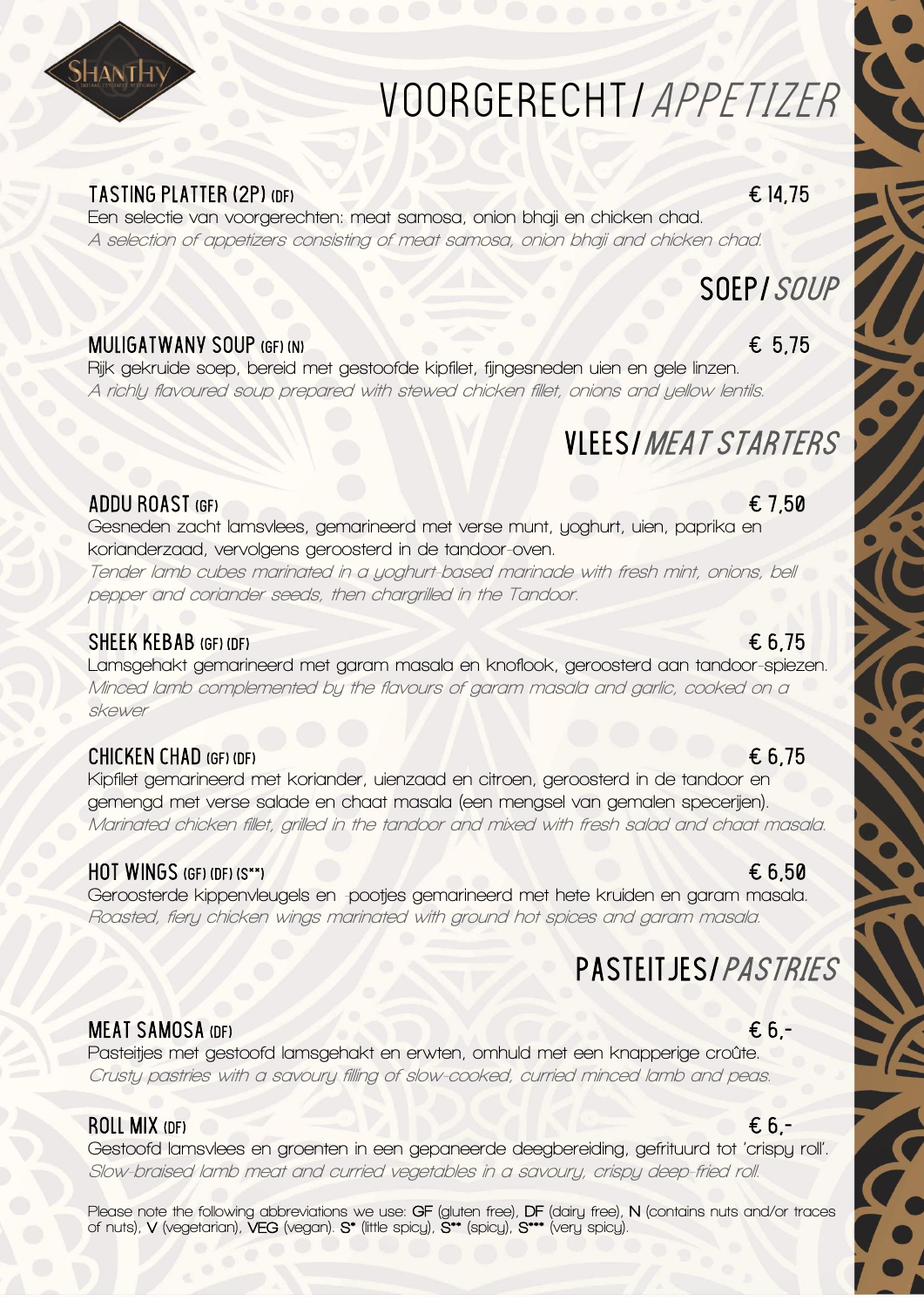

#### MEAN PORIAL (GF) (DF  $\epsilon$  8.50

**Zalmfilet gemarineerd in Chettinadspecerijen, in de pan gebakken met paprika en uien. Pan-fried marinated salmon fillet with bell pepper and brown onions.**

#### RAAL PORIAL (GF) (DF)  $68.25$

**Gebakken tijgergarnalen met uien en tomaten en Chef's selectie van kruiden. Baked tiger prawns with onions, tomatoes and hand-picked Chef's spices.** 

### VEGETARIAN TASTING PLATTER (2P) (DF) (VEG)  $\epsilon$  14,50

**Een selectie van voorgerechten: vegetarische samosa, gobi-65 en onion bhaji. A selection of starters consisting of vegetable samosa, gobi-65 and onion bhaji.** 

#### DALL SOUP (GF) (DF) (VFG)  $65,50$

**Rijk gekruide, Indiase linzensoep met komijnzaad, afgemaakt met verse koriander. Rich, flavourful Indian lentil soup with cumin seeds, topped off with fresh coriander.** 

#### VEGETABLE SAMOSA (DF) (VEG)  $\epsilon$  6,-

**Pasteitjes met een kruidig mengsel van groenten, omhuld met een knapperige croûte. Crusty pastries with a savoury filling of curried vegetables.** 

#### ONION BHAJI (DF) (VEG)  $65.75$

**Fijngesneden ui omhuld in een gekruid kikkererwtenmeelbeslag, gefrituurd tot krokante partjes.** 

**Crispy onions lightly coated in gram flour batter and deep-fried into crusty fritters.**

#### $\overline{60}$ BI-65 (GF) (DF) (VFG)  $\overline{6}$  6,-

**Geblancheerde bloemkoolroosjes omhuld in een beslag met garam masala, knoflook en gember, gefrituurd tot knapperige hapjes.** 

**Blanched cauliflower florets coated in a spiced gram flour batter flavoured with garam masala, garlic and ginger, then deep-fried until crunchy.** 

**Please note the following abbreviations we use: GF (gluten free), DF (dairy free), N (contains nuts and/or traces of nuts), V (vegetarian), VEG (vegan). S\* (little spicy), S\*\* (spicy), S\*\*\* (very spicy).**

VEGETARISCH/Vegetarian

VIS/Fish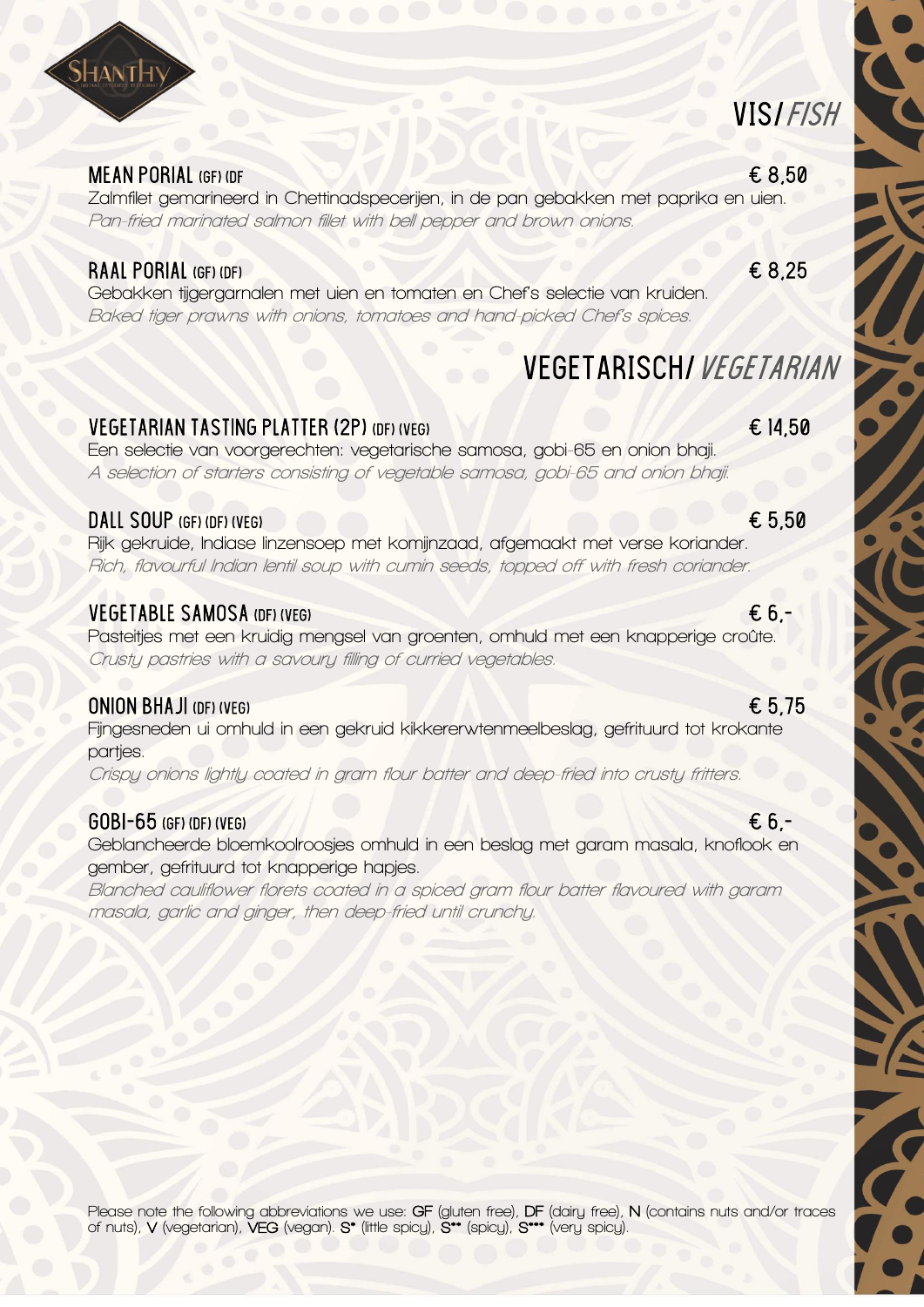

# TASTE of indiA

**.** 

## SHANTHY (CHEF'S SPECIAL) RADJA (VIS/FISH)

**Kip of Lam Bhuna/Chicken or Lamb Bhuna Vegetable mix bhaji Vegetable mix bhaji** 

**Kulfi of Payasam Kulfi**

 **(2 per.)** € 52,75 **p.p.** € 27,50

Voorgerecht/Appetizer (DF) Voorgerecht/Appetizer (GF) (DF) **Meat samosa en Roll mix Mean Porial (zalmfilet/salmon fillet)**

hoofder CHT *I MAIN COURSE* (GF) (DF) Hoofder CHT *I MAIN COURSE* (GF) (DF)<br>Tandoori Mixed Grill and Curru (arote aarnalen/*tiaer praw* **Raal curry (grote garnalen/** tiger prawns)

**DESSERT (GF) (N) (V)**<br>
Kulfi of Pauasam<br>
Kulfi (GF) (N) (V)

**"Thali" refers to a traditional Indian style meal made up of a selection of various dishes. The idea behind a Thali is to balance all the six different flavours of sweet, salt, bitter, sour, astringent and spicy on one single plate.**

## THALI (VLEES/*MEAT*) THALI (VEGETARIAN)

**Muligatwany** soep

### hoofdgerecht/Main course (GF) (DF) hOOFDGERECHT/Main course (GF) (v)

**Thengai koli curry (kip/chicken) Saag Paneer Addu curry (lam/lamb) Dall Tarka Vegetable mix bhaji en Raita Vegetable mix bhaji en Raita**

# **Kulfi Kulfi**

VOORGERECHT/APPETIZER (GF) (N) VOORGERECHT/APPETIZER (DF) (VEG)<br>Muliaatwanu soep

DESSERT (GF) (N) (V) DESSERT (GF) (N) (V)

 **p.p.** € 26,50 **p.p.** € 24,50

#### VOORGERECHT/APPETIZER (GF) (DF)

**Sheek kebab**

#### hoofDgerecht/Main course (GF) (DF)

**Chicken tikka met rijst of friet/Chicken tikka with rice or french fries**

#### DESSERT (V)

**IJscoupe/Ice cream** 

### **p.p.** € 13,75

**Please note the following abbreviations we use: GF (gluten free), DF (dairy free), N (contains nuts and/or traces of nuts), V (vegetarian), VEG (vegan). S\* (little spicy), S\*\* (spicy), S\*\*\* (very spicy).**

Kids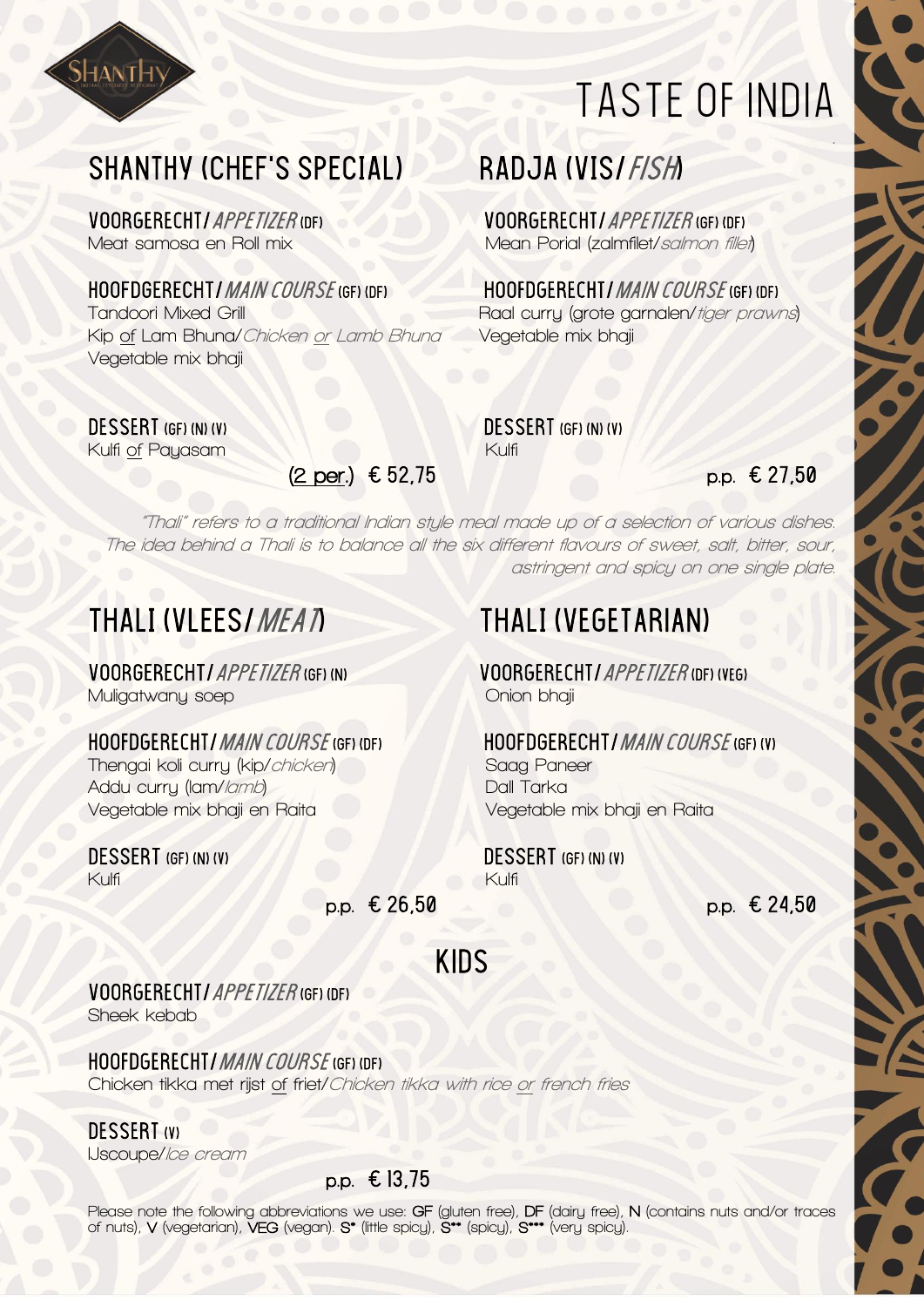

# TANDOORI (Grillgerechten)

**Tandoor is the name of the famous Indian, cylindrical clay-oven heated with a charcoal fire. All tandoori dishes will be served with steaming hot basmati rice.**

### TANDOORI CHICKEN (GF) (DF)  $\epsilon$  15,75

**Zachte kip, gemarineerd met verse kruiden, daarna tot perfectie gegrild in de tandoor. Tender chicken on the bone marinated in fresh spices, then grilled in the tandoor.**

### CHICKEN TIKKA (GF) (DF)  $\epsilon$  17,-

**Kipfilet gemarineerd in een specerijenmelange, gegrild tot malse kipstukjes. Supreme of chicken marinated in a special blend of spices, then chargrilled in the tandoor.**

### LAMB TIKKA (GF) (DF)  $\epsilon$  17,75

**Gemarineerde lamsfilet, geroosterd en geserveerd op een hete, sizzler plaat. Lamb fillet marinated in tandoori spices, roasted in the clay-oven.** 

### MIXED GRILL (GF) (DF)  $620.75$

**Een combinatie van kip, lam en gehakt, eerst gemarineerd in een mix van verschillende kruiden, vervolgens gegrild aan lange spiezen in de houtskooloven. A combination of marinated chicken, lamb and minced meat, grilled in the tandoor.** 

### TIGER PRAWN TIKKA (GF) (DF)  $\epsilon$  19,75

**Handgepelde tijgergarnalen, gemarineerd, vervolgens gegaard tot sissende garnalen. Tiger prawns marinated in a blend of spices, cooked on a skewer.**

# BIRYANI

de de la propieta de la propieta de la propieta de la propieta de la propieta de la propieta de la propieta de<br>La propieta de la propieta de la propieta de la propieta de la propieta de la propieta de la propieta de la pr

**Aromatic preparation of slow-cooked basmati rice layered with your choice of either meat, shrimps or vegetables, garnished with nuts and raisins. Served with fresh raita.**

| CHICKEN BIRYANI (Kipfilet) (GF) (DF) (N)             | $\epsilon$ 17 -  |
|------------------------------------------------------|------------------|
| <b>LAMB BIRYANI</b> (lamsviees) (GF) (DF) (N)        | $\epsilon$ 18 -  |
| SMALL SHRIMP BIRYANI (kleine garnalen) (GF) (DF) (N) | $\epsilon$ 18.75 |
| TIGER PRAWN BIRYANI (grote garnalen) (GF) (DF) (N)   | $\epsilon$ 19.75 |
| VEGETABLE BIRYANI (groenten) (GF) (DF) (N) (VEG)     | $\epsilon$ 16.50 |

- -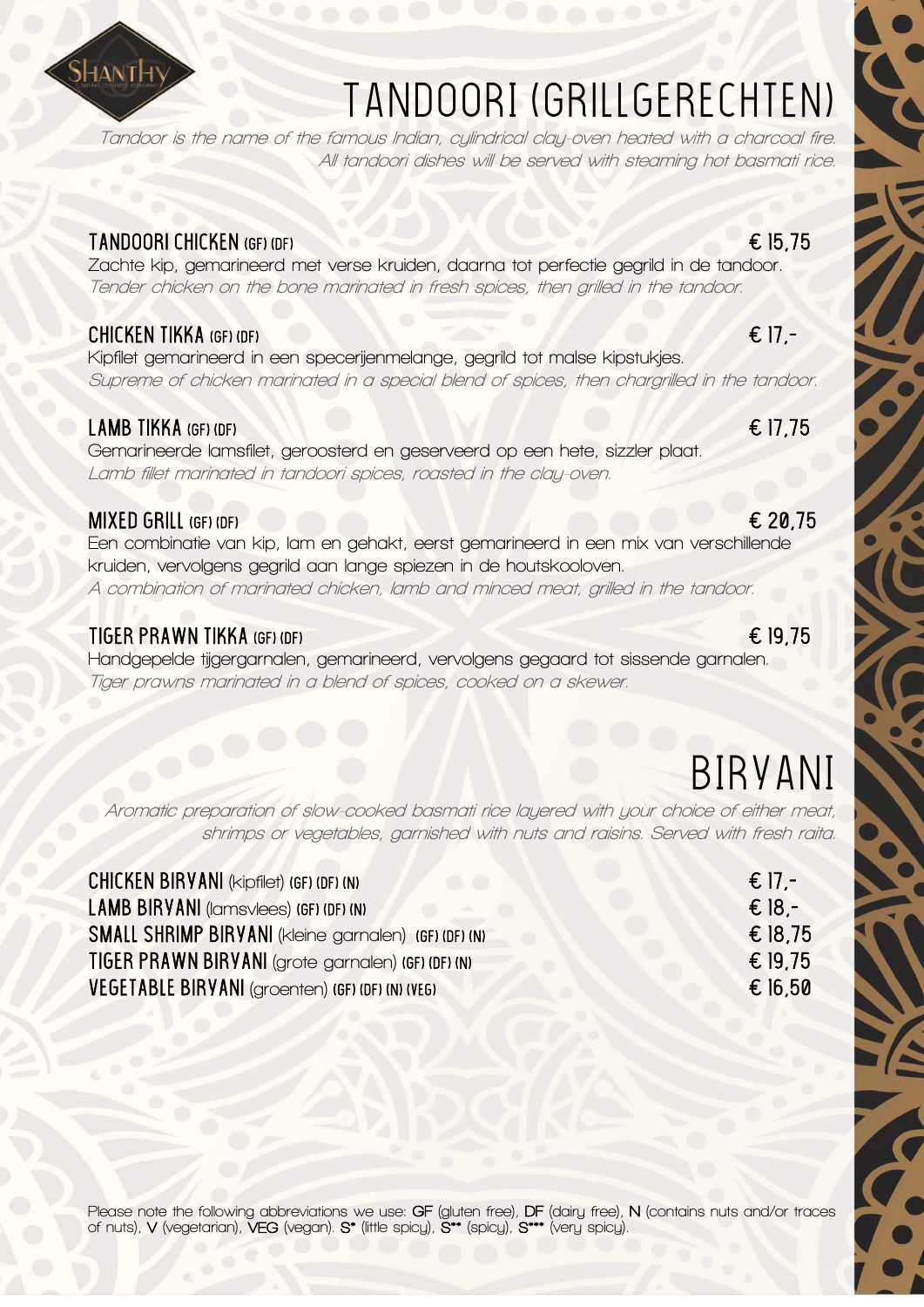

# Huisspecialiteiten/SPECIALTIES

**All dishes will be served with steaming hot basmati rice.**

# KIP*I CHICKEN*

### BUTTER CHICKEN (GF) (N)  $\epsilon$  17,-

**Gebraiseerde kipfilet in een romige saus met gemalen cashewnoten, amandel en rozijnen. Chicken fillet in a creamy curry sauce with crushed cashew nuts, almonds and raisins.**

### MURGH MASALAM (GF) (DF) (N)  $\epsilon$  17,75

**Stukjes kipfilet in een lamsgehaktsaus bereid met gerookte tomaten, uien en noten. Morsels of roasted chicken simmered in a tomato-garlic gravy prepared with minced meat.**

## LAM/*LAMB*

### LAMB RACHI KEERAI (GF) (DF)  $\epsilon$  18,25

**Bereid met zacht lamsvlees, verse spinazie, gesauteerde uien, knoflook en fenegriek. Made with fresh spinach leaves, sautéed onions, tomatoes, garlic and fenugreek leaves.** 

### LAMB PASANDA (GF) (N)  $\epsilon$  18,50

**Zachte saus met gemalen cashewnoten, kokos en room, afgeblust met Sauvignon blanc. A velvety sauce with crushed cashew nuts and grated coconut, finished with Sauvignon blanc.**

### MARCHY CURRY (GF) (DF)  $\epsilon$  21,50

**Gesneden verse tonijnfilet gegaard in een rijke currysaus met garam masala. Diced fillet of fresh tuna simmered in a rich curry sauce with garam masala.**

### TIGER PRAWN MALAYAN SPECIAL (GF) (DF) (S\*)  $\epsilon$  20,75

**Grote garnalen in een licht pittige saus bereid met uien, tomaten en knoflook, afgeblust met een ruime scheut Malibu (kokoslikeur).** 

**Tiger prawns in a little spicy sauce with onions and tomatoes, balanced with a dash of Malibu.**

## VEGETARISCH/VEGETARIAN

### SHAHI PANEER (GF) (V)  $\epsilon$  16.50

**Huisgemaakte paneer in een milde saus met garam masala, doperwten en verse room. Homemade paneer simmered in a mild sauce with garam masala, peas and fresh cream.**

### KARAIKUDI VEGETABLE CURRY (GF) (DF) (VEG)  $\epsilon$  6.50

**Gemengde groenten gesmoord in een saus met kokosmelk en garam masala. Mixed vegetables simmered in a thick sauce flavoured with coconut milk and garam masala.**

**Please note the following abbreviations we use: GF (gluten free), DF (dairy free), N (contains nuts and/or traces of nuts), V (vegetarian), VEG (vegan). S\* (little spicy), S\*\* (spicy), S\*\*\* (very spicy).**

## VIS/FISH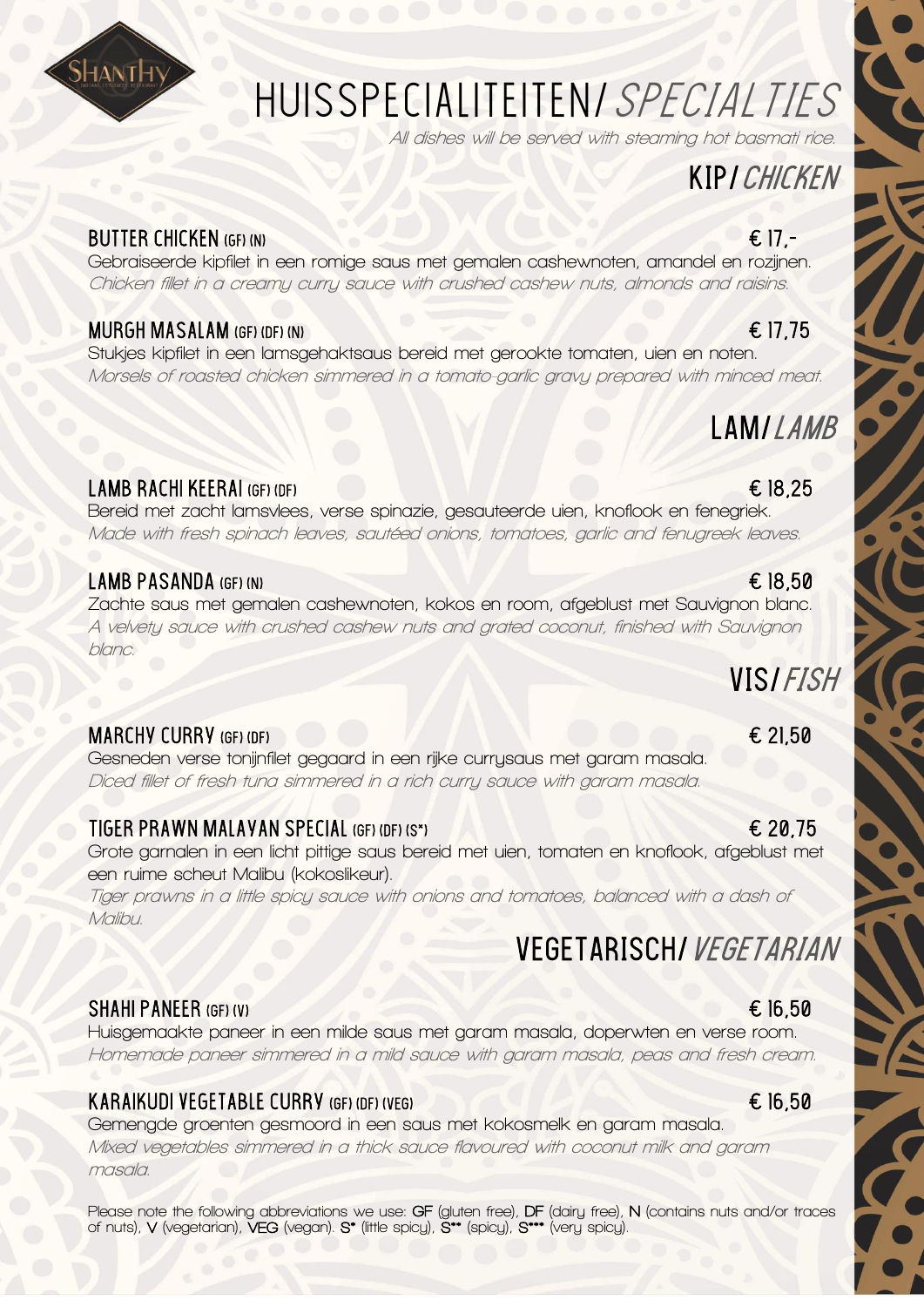

# DE KLASSIEKERS/THE CLASSICS

**Prepared with your choice of meat and served with steaming hot basmati rice.**

| KIP <i>I CHICKEN</i>                | $\epsilon$ 17 - |
|-------------------------------------|-----------------|
| KLEINE GARNALENI SMALL SHRIMPS      | € 18.75         |
| LAM/                                | € 18.25         |
| <b>GROTE GARNALEN/ TIGER PRAWNS</b> | €20.75          |
| GROENTEN/ <i>VEGETABLES</i>         | E16.50          |
|                                     |                 |

## ZACHT & ROMIG/ MILD & CREAMY

#### Masala (GF) (N)

**Fluwelige currysaus met garam masala, verse room, gemalen cashewnoten en amandel. Satin smooth sauce with garam masala, fresh cream, crushed cashew nuts and almonds.** 

#### KURMA (GF) (N)

**Een romige saus met gemalen cashewnoten, rozijnen en geraspte kokos. A mild, creamy sauce with crushed cashew nuts, raisins and shredded coconut.**

# MEDIUM TOT LICHT PITTIG/ MEDIUM TO LITTLE SPICY

#### BALTI (GF)

**Bereid met gesauteerde uien, tomaten, paprika, knoflook en een schep frisse yoghurt. Sautéed onions, tomatoes, bell pepper, a little yogurt and garlic among other spices.**

#### Roghan josh (gf) (DF)

**Rijke saus met garam masala, afgemaakt met verse, gesmoorde tomaten en koriander. A rich sauce flavoured with garam masala, finished with fresh, slow-cooked tomatoes.** 

#### DHANSAK (GF) (DF) (S\*)

**Licht pittige saus, bereid met linzen, citroensap, tomaten, ananas en rode chillies. A little spicy curry prepared with lentils, lemon juice, tomatoes, pineapple and red chilies.** 

#### $KARAHI$  (GF) (DF) (S\*)

**Gestoofd vlees of garnalen in een licht pittige saus met tomaten, paprika, knoflook en gember.**

**Slow-roasted meat or shrimps, infused with tomatoes, bell peppers, chillies, garlic and ginger.**

# PITTIG/Spicy

#### Madras (GF) (DF) (S\*\*)

**Pittige curry bereid met uien, knoflook, rode chillies en een melange van specerijen. Spicy curry prepared with onions, garlic, red chillies and a melange of spices.**

#### $VINDALOO$  (GF) (DF)  $(S***)$

**Zeer pittige currysaus bereid met gemalen rode chillies, tomaten, uien en garam masala. Very spicy curry sauce made with ground red chillies, tomatoes, onions and garam masala.**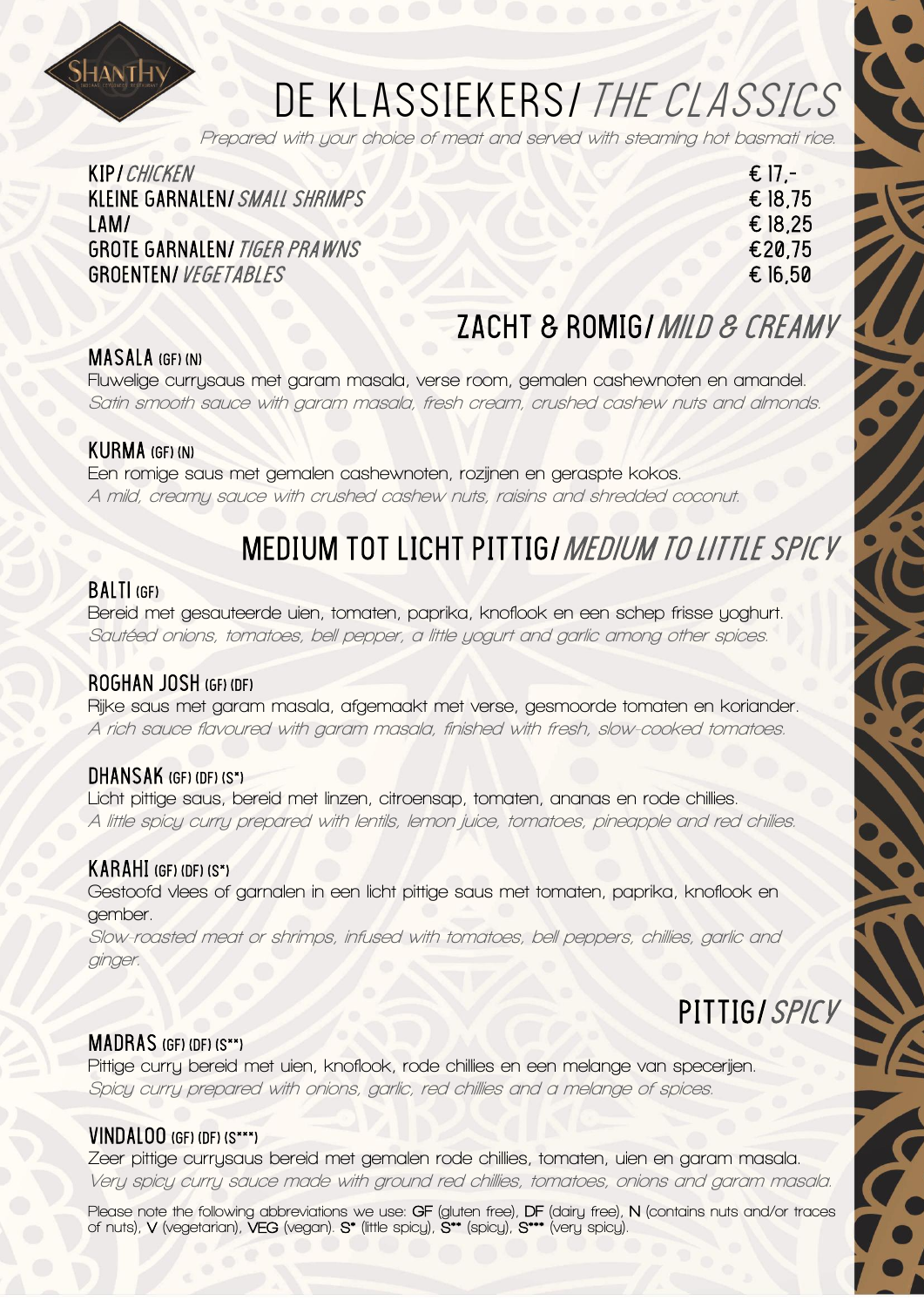# CEYLONEES/CEYLONESE

**All dishes will be served with steaming hot basmati rice.** 

### THENGAI KOLI CURRY (GF) (DF) (S\*)  $\epsilon$  17, 25

**Zachte kipfilet gekookt in een licht pittige saus met kokosmelk en Ceylonese curry leaves. Supreme chicken cooked in a little spicy coconut milk sauce, tempered with curry leaves.** 

### ADDU CURRY (GF) (DF) (S\*)  $\epsilon$  18,75

**Lamsvlees gesmoord in een rijke saus met gesauteerde uien, tomaten en kokosmelk. Lamb cubes cooked in a rich gravy with sautéed onions, tomatoes and coconut milk.** 

### MEAN KULLAMBU (GF) (DF) (S\*)  $\epsilon$  21,50

**Tonijn en zalmfilet gegaard in een mild-pittige saus met tomaten en een scheutje kokosmelk. Tuna and salmon fillet simmered in a tangy sauce of tomato and a tinge of coconut milk.** 

### RAAL CURRY (GF) (DF) (S\*)  $\epsilon$  19,75

**Tijgergarnalen gekookt in een currysaus met geroosterde Ceylonese kruiden. Tiger prawns cooked in a coconut milk curry sauce flavoured with roasted Ceylonese spices.** 

### KEERAI PARRUPU (GF) (DF) (VEG)  $\epsilon$  16,50

**Verse spinazie en linzen gekookt in een saus met knoflook en uien. Fresh spinach leaves and lentils cooked in a sauce with garlic and onion.** 

# BIJGERECHTEN/ACCOMPANIMENTS

# BROOD**,** rijst & sauzen/BreadS*,* RICE & SAUCES

| NAN (V)<br>Zacht Indiaas brood uit de tandoor oven. | $\epsilon$ 2,50 | <b>CHEESE NAN (V)</b><br>Zachte nan gevuld met paneer. | $\epsilon$ 4.50 |
|-----------------------------------------------------|-----------------|--------------------------------------------------------|-----------------|
| Soft Indian bread from the tandoor oven.            |                 | Soft nan stuffed with paneer.                          |                 |
| <b>GARLIC NAN (V)</b>                               | $\epsilon$ 3,75 | <b>FRIED RICE</b>                                      | € 3,50          |
| Zachte nan met verse knoflook.                      |                 | <b>RICE</b>                                            | $E3 -$          |
| Soft nan with freshly diced garlic.                 |                 | PAPPADUMS (2PCS) (GF) (DF) (VEG)                       | € $2 -$         |
| PESHWARINAN (V)                                     | $\epsilon$ 3.75 | <b>HOT CURRY SAUCE (GF) (DF) (VEG)</b>                 | € 2,50          |
| Brood gevuld met kokos, rozijn en amandel.          |                 | <b>MANGOCHUTNEY (GF) (VEG)</b>                         | £2.75           |
| Nan stuffed with coconut, raisins and almonds.      |                 | RAITA (GF) (V)                                         | $\epsilon$ 2.75 |
| <b>KEEMA NAN</b>                                    | $\epsilon$ 4.50 | <b>MIXED PICKLE (GF) (DF) (VEG)</b>                    | € 2.75          |
| Zachte nan gevuld met gekruid gehakt.               |                 | <b>SMALL SALAD (GF) (DF) (VEG)</b>                     | € 2.50          |
| Nan stuffed with spiced, minced meat.               |                 |                                                        |                 |
|                                                     |                 |                                                        |                 |